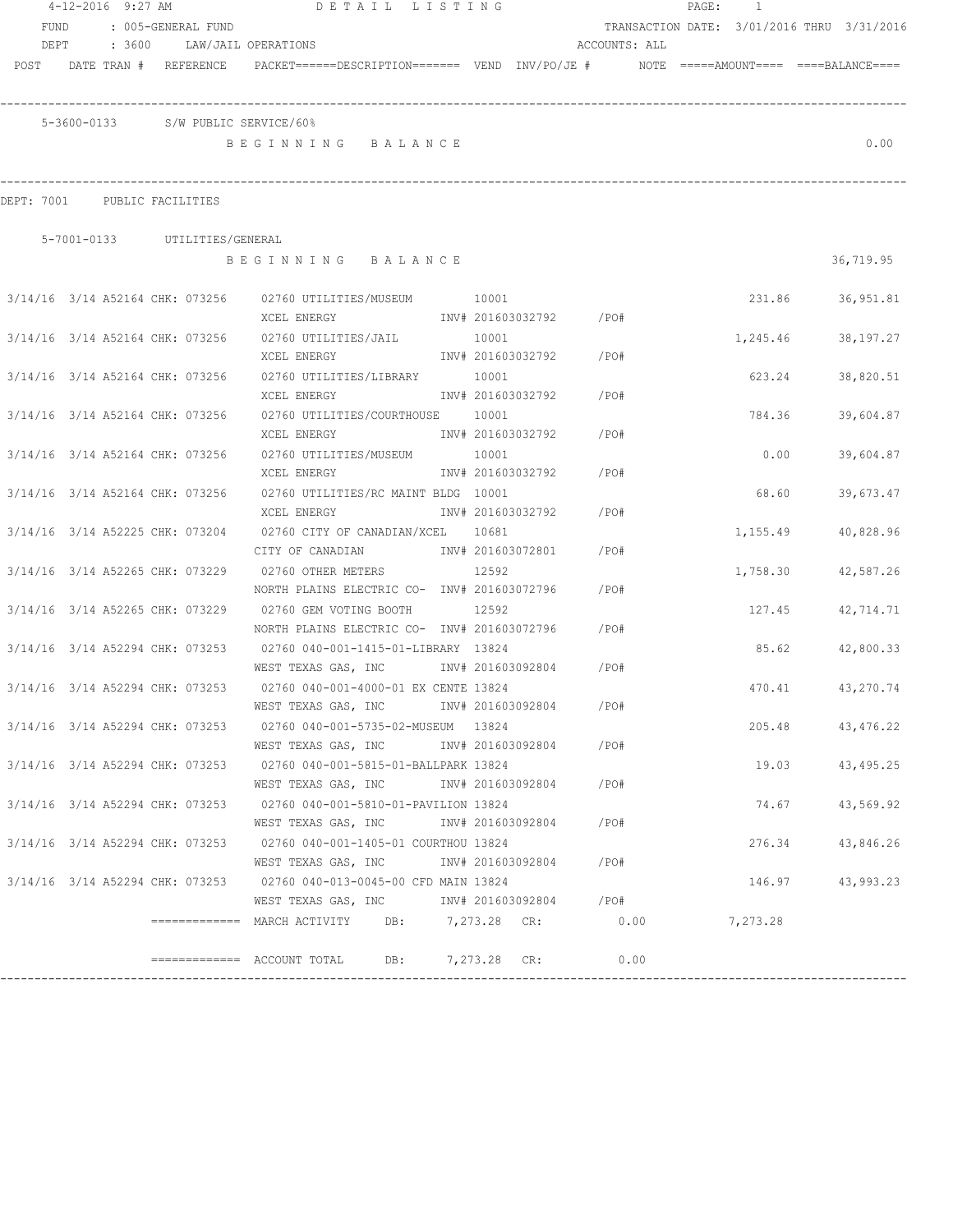| 4-12-2016 9:27 AM                                                                                               |                      |                                                         | DETAIL LISTING |           |               | PAGE: | -2                                         |                 |
|-----------------------------------------------------------------------------------------------------------------|----------------------|---------------------------------------------------------|----------------|-----------|---------------|-------|--------------------------------------------|-----------------|
| FUND                                                                                                            | : 005-GENERAL FUND   |                                                         |                |           |               |       | TRANSACTION DATE: 3/01/2016 THRU 3/31/2016 |                 |
|                                                                                                                 | DEPT : 7016 CEMETERY |                                                         |                |           | ACCOUNTS: ALL |       |                                            |                 |
| POST DATE TRAN # REFERENCE PACKET======DESCRIPTION======= VEND INV/PO/JE # NOTE =====AMOUNT==== ====BALANCE==== |                      |                                                         |                |           |               |       |                                            |                 |
|                                                                                                                 |                      |                                                         |                |           |               |       |                                            |                 |
| DEPT: 7016 CEMETERY                                                                                             |                      |                                                         |                |           |               |       |                                            |                 |
|                                                                                                                 |                      |                                                         |                |           |               |       |                                            |                 |
| 5-7016-0133 UTILITIES                                                                                           |                      |                                                         |                |           |               |       |                                            |                 |
|                                                                                                                 |                      | BEGINNING BALANCE                                       |                |           |               |       |                                            | 52.75           |
| 3/14/16 3/14 A52164 CHK: 073256 02760 UTILITIES/CEMETERY 10001                                                  |                      |                                                         |                |           |               |       | 12.69                                      | 65.44           |
|                                                                                                                 |                      |                                                         |                |           |               |       |                                            |                 |
|                                                                                                                 |                      | ============ MARCH ACTIVITY DB: 12.69 CR: 0.00          |                |           |               |       | 12.69                                      |                 |
|                                                                                                                 |                      |                                                         |                |           |               |       |                                            |                 |
|                                                                                                                 |                      | ============ ACCOUNT TOTAL DB: 12.69 CR: 0.00           |                |           |               |       |                                            |                 |
|                                                                                                                 |                      |                                                         |                |           |               |       |                                            |                 |
|                                                                                                                 |                      | 000 ERRORS IN THIS REPORT! *-*-*-*-*-*-*-*-*-*-*-*-*-*- |                |           |               |       |                                            |                 |
|                                                                                                                 |                      |                                                         |                |           |               |       |                                            |                 |
|                                                                                                                 |                      | ** REPORT TOTALS ** --- DEBITS --- -- CREDITS ---       |                |           |               |       |                                            |                 |
|                                                                                                                 |                      | BEGINNING BALANCES:                                     |                | 36,772.70 |               | 0.00  |                                            |                 |
|                                                                                                                 |                      | REPORTED ACTIVITY:                                      |                | 7,285.97  |               | 0.00  |                                            |                 |
|                                                                                                                 |                      | ENDING BALANCES:                                        |                | 44,058.67 |               | 0.00  |                                            |                 |
|                                                                                                                 |                      | TOTAL FUND ENDING BALANCE:                              | 44,058.67      |           |               |       |                                            |                 |
|                                                                                                                 |                      |                                                         |                |           |               |       |                                            |                 |
| FUND: 010-AIRPORT                                                                                               |                      |                                                         |                |           |               |       |                                            |                 |
| DEPT: 7010 AIRPORT                                                                                              |                      |                                                         |                |           |               |       |                                            |                 |
|                                                                                                                 |                      |                                                         |                |           |               |       |                                            |                 |
| 5-7010-0133 UTILITIES                                                                                           |                      |                                                         |                |           |               |       |                                            |                 |
|                                                                                                                 |                      | BEGINNING BALANCE                                       |                |           |               |       |                                            | 2,970.18        |
|                                                                                                                 |                      |                                                         |                |           |               |       |                                            |                 |
| 3/14/16 3/14 A52151 CHK: 000999 02766 NORTH PLAINS ELECTRIC CO 12592                                            |                      |                                                         |                |           |               |       |                                            | 687.29 3,657.47 |
|                                                                                                                 |                      | NORTH PLAINS ELECTRIC CO- INV# 201603072800 / PO#       |                |           |               |       |                                            |                 |
|                                                                                                                 |                      | ============= MARCH ACTIVITY DB: 687.29 CR:             |                |           | 0.00          |       | 687.29                                     |                 |
|                                                                                                                 |                      |                                                         |                |           |               |       |                                            |                 |
|                                                                                                                 |                      |                                                         | 687.29 CR:     |           | 0.00          |       |                                            |                 |
|                                                                                                                 |                      |                                                         |                |           |               |       |                                            |                 |
| *-*-*-*-*-*-*-*-*-*-*-*-*-*-                                                                                    |                      | 000 ERRORS IN THIS REPORT! *-*-*-*-*-*-*-*-*-*-*-*-*-*- |                |           |               |       |                                            |                 |
|                                                                                                                 |                      | ** REPORT TOTALS ** --- DEBITS --- -- CREDITS ---       |                |           |               |       |                                            |                 |
|                                                                                                                 |                      | BEGINNING BALANCES:                                     |                | 2,970.18  |               | 0.00  |                                            |                 |
|                                                                                                                 |                      | REPORTED ACTIVITY:                                      |                | 687.29    |               | 0.00  |                                            |                 |
|                                                                                                                 |                      | ENDING BALANCES:                                        |                | 3,657.47  |               | 0.00  |                                            |                 |
|                                                                                                                 |                      | TOTAL FUND ENDING BALANCE:                              |                | 3,657.47  |               |       |                                            |                 |
|                                                                                                                 |                      |                                                         |                |           |               |       |                                            |                 |
| FUND: 011-ROAD & BRIDGE PCT 1                                                                                   |                      |                                                         |                |           |               |       |                                            |                 |
|                                                                                                                 |                      |                                                         |                |           |               |       |                                            |                 |
| DEPT: 4011 ROAD & BRIDGE 1                                                                                      |                      |                                                         |                |           |               |       |                                            |                 |

5-4011-0133 UTILITIES/PCT 1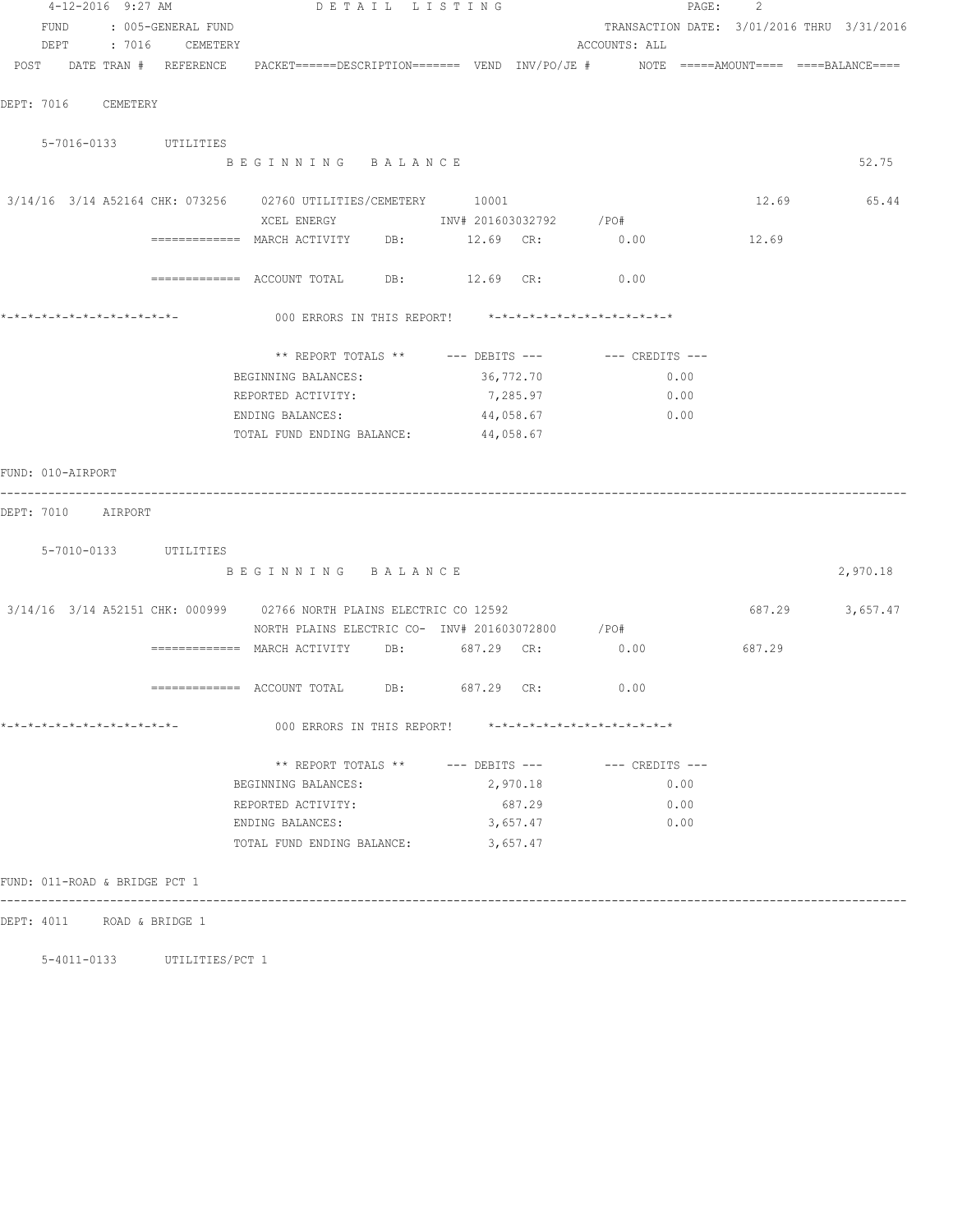| 4-12-2016 9:27 AM                                                                                               | DETAIL LISTING                                              |          | PAGE :                                     | $\overline{\phantom{a}}$ |                 |
|-----------------------------------------------------------------------------------------------------------------|-------------------------------------------------------------|----------|--------------------------------------------|--------------------------|-----------------|
| FUND : 011-ROAD & BRIDGE PCT 1                                                                                  |                                                             |          | TRANSACTION DATE: 3/01/2016 THRU 3/31/2016 |                          |                 |
| DEPT<br>: 4011 ROAD & BRIDGE 1                                                                                  |                                                             |          | ACCOUNTS: ALL                              |                          |                 |
| POST DATE TRAN # REFERENCE PACKET======DESCRIPTION======= VEND INV/PO/JE # NOTE =====AMOUNT==== ====BALANCE==== |                                                             |          |                                            |                          |                 |
|                                                                                                                 | BEGINNING BALANCE                                           |          |                                            |                          | 1,039.42        |
| 3/14/16 3/14 A52265 CHK: 073229 02760 PCT 1                                                                     |                                                             | 12592    |                                            |                          | 120.45 1,159.87 |
|                                                                                                                 | NORTH PLAINS ELECTRIC CO- INV# 201603072796 / PO#           |          |                                            |                          |                 |
| 3/14/16 3/14 A52294 CHK: 073253 02760 040-001-3995-01-PCT 1 BA 13824                                            |                                                             |          |                                            | 140.32 1,300.19          |                 |
|                                                                                                                 | WEST TEXAS GAS, INC MONTH 201603092804 / PO#                |          |                                            |                          |                 |
|                                                                                                                 |                                                             |          | 0.00                                       | 260.77                   |                 |
|                                                                                                                 | ============= ACCOUNT TOTAL DB: 260.77 CR:                  |          | 0.00                                       |                          |                 |
|                                                                                                                 | 000 ERRORS IN THIS REPORT! *-*-*-*-*-*-*-*-*-*-*-*-*-*-     |          |                                            |                          |                 |
|                                                                                                                 | ** REPORT TOTALS ** $---$ DEBITS --- $---$ CREDITS ---      |          |                                            |                          |                 |
|                                                                                                                 | BEGINNING BALANCES:                                         | 1,039.42 | 0.00                                       |                          |                 |
|                                                                                                                 | REPORTED ACTIVITY:                                          | 260.77   | 0.00                                       |                          |                 |
|                                                                                                                 | ENDING BALANCES:                                            | 1,300.19 | 0.00                                       |                          |                 |
|                                                                                                                 | TOTAL FUND ENDING BALANCE:                                  | 1,300.19 |                                            |                          |                 |
| FUND: 012-ROAD & BRIDGE PCT 2                                                                                   |                                                             |          |                                            |                          |                 |
| DEPT: 4012 ROAD & BRIDGE 2                                                                                      |                                                             |          |                                            |                          |                 |
| 5-4012-0133 UTILITIES/PCT 2                                                                                     |                                                             |          |                                            |                          |                 |
|                                                                                                                 | BEGINNING BALANCE                                           |          |                                            |                          | 727.19          |
| 3/14/16 3/14 A52265 CHK: 073229 02760 PCT 2                                                                     |                                                             | 12592    |                                            | 129.28 856.47            |                 |
|                                                                                                                 | NORTH PLAINS ELECTRIC CO- INV# 201603072796 / PO#           |          |                                            |                          |                 |
|                                                                                                                 | ============= MARCH ACTIVITY DB: $129.28$ CR: $0.00$ 129.28 |          |                                            |                          |                 |
|                                                                                                                 |                                                             |          |                                            |                          |                 |
|                                                                                                                 |                                                             |          | 0.00                                       |                          |                 |
| *_*_*_*_*_*_*_*_*_*_*_*_*_*_*_                                                                                  | 000 ERRORS IN THIS REPORT! *-*-*-*-*-*-*-*-*-*-*-*-*-*-     |          |                                            |                          |                 |
|                                                                                                                 | ** REPORT TOTALS ** --- DEBITS --- -- -- CREDITS ---        |          |                                            |                          |                 |
|                                                                                                                 | BEGINNING BALANCES:                                         | 727.19   | 0.00                                       |                          |                 |
|                                                                                                                 | REPORTED ACTIVITY:                                          | 129.28   | 0.00                                       |                          |                 |
|                                                                                                                 | ENDING BALANCES:                                            | 856.47   | 0.00                                       |                          |                 |
|                                                                                                                 | TOTAL FUND ENDING BALANCE: 856.47                           |          |                                            |                          |                 |
| FUND: 013-ROAD & BRIDGE PCT 3                                                                                   |                                                             |          |                                            |                          |                 |
| DEPT: 4013 ROAD & BRIDGE 3                                                                                      |                                                             |          |                                            |                          |                 |
| 5-4013-0133 UTILITIES/PCT 3                                                                                     |                                                             |          |                                            |                          |                 |
|                                                                                                                 | BEGINNING BALANCE                                           |          |                                            |                          | 1,326.95        |
|                                                                                                                 |                                                             |          |                                            |                          |                 |
| 3/14/16 3/14 A52265 CHK: 073229 02760 PCT 3 12592                                                               |                                                             |          |                                            |                          | 208.52 1,535.47 |
|                                                                                                                 | NORTH PLAINS ELECTRIC CO- INV# 201603072796 / PO#           |          |                                            |                          |                 |
|                                                                                                                 | ============ MARCH ACTIVITY DB: 208.52 CR: 0.00             |          |                                            | 208.52                   |                 |
|                                                                                                                 | ============ ACCOUNT TOTAL DB: 208.52 CR: 0.00              |          |                                            |                          |                 |